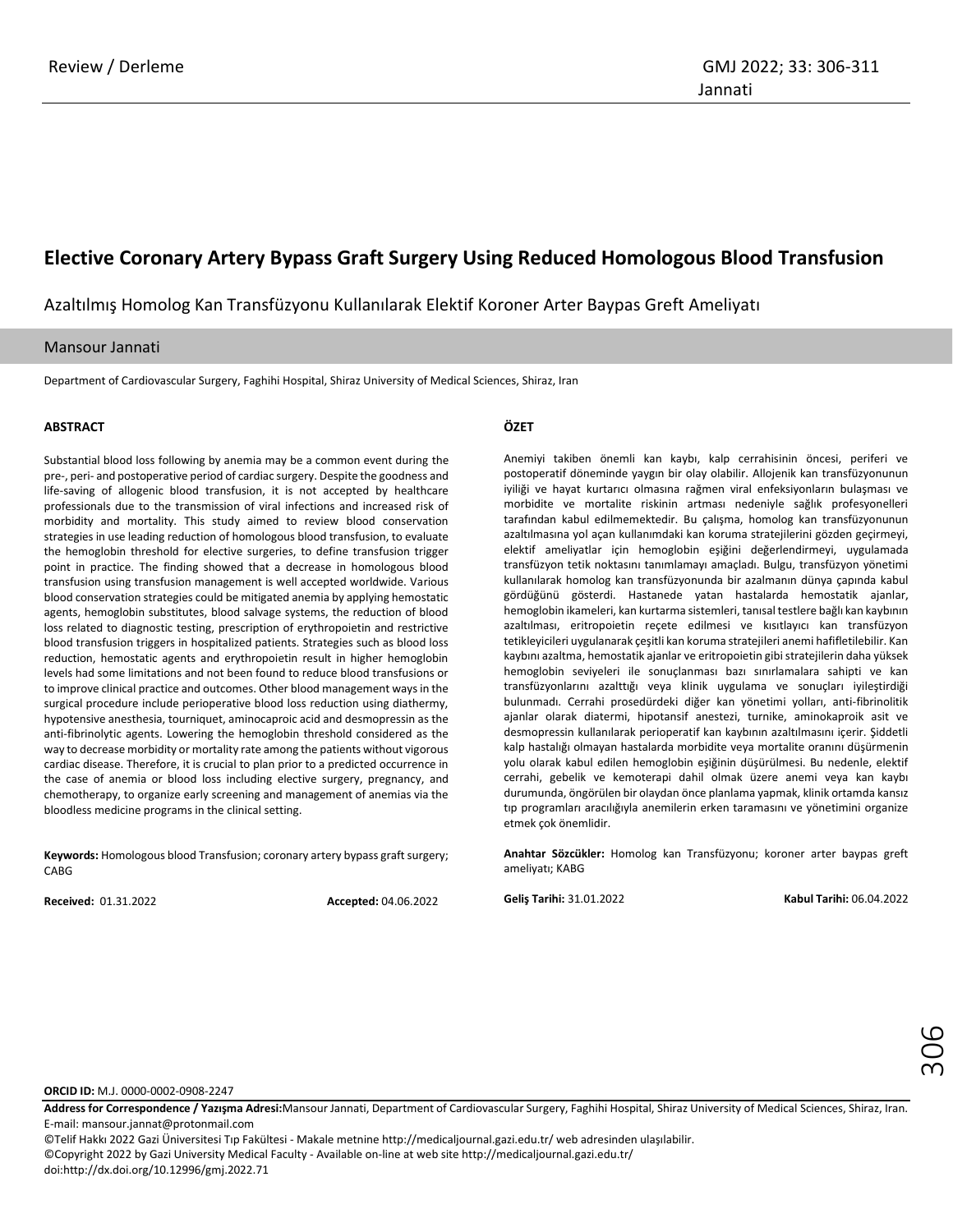## **INTRODUCTION**

The bloodless operating field also called bloodless surgery is one of the most important health measures that includes pre-, peri- and postoperative care (1, 2). The invasive nature of surgical procedures such as cardiac surgery causes substantial blood loss as well as repeated blood transfusions during and after the operation (3). The most common method in hospitalized patients is allogeneic blood transfusion (ABT) that is associated with diverse transfusion concerns with an increased rate of patients who refuse the blood transfusions.

Coronary artery bypass grafting (CABG), concomitant body temperature reduction and cardiopulmonary bypass (CPB) are tendered major practical challenges to physicians and anesthetists especially in Jehovah's witnesses (JW) (3). The JW is a religious group of people who are refused to accept blood transfusions including whole blood, platelets (PLTs), red blood cells (RBS), white blood cells (WBC), or plasma products due to their faith (1).

Improvement of minimally invasive cardiac surgery including CABG without CPB or minimally invasive direct coronary artery bypass grafting (MIDCAB) is considered as a promising tool in caring of the patients with inaccessible stenotic or obstructed left anterior descending coronary arteries (LAD) and multi-vessel disease and reduction of repeated blood transfusions (2). There is a general desire in the reduction of blood products used for each patient due to the increased mortality and morbidity rate as well as subsequent adverse outcomes of blood transfusion (3). On the other hand, bloodless care programs are different between institutions leading to the emergence of unique treatment paradigms that need to be centered (4-9). Indeed, several retrospective evaluations reported from single institutions with a focus on liberal versus restrictive transfusion practices in CABG (10-15). Therefore, quick screening, anemias management, early detection of patient demands concerning transfusions in multidisciplinary medical and surgical care and comparing the outcomes of blood conservation programs in competition with the general blood practices in cardiac surgery are essential.

This study was aimed to find out the approaches of practical blood maintenance, to measure the lower hemoglobin level in optional procedures, to evaluate blood transfusion trigger point in different practices, to identify limitations in clinical practice and to estimate the safety of a multimodality blood maintenance over to the common practice of substantial transfusion.

#### **Patient outcomes after cardiac surgery**

Anemia considered the single and most common predictor of perioperative erythrocyte transfusion (16). Patient blood management (PBM) applies as a practical tool in anemia treatment to minimize repeated transfusion of RBCs. To limit the transfusion of blood products in the perioperative period of some patients, PBM is an essential tool in safe cardiac surgery (8). Similar or improved outcomes have been observed among the cardiac surgical JW patients to those who accept blood (6, 17). It has been reported that JW showed similar consequences including shorter length of stay (LOS), fewer obstacles, and better one-year and twenty-year survival compared to those who received transfusions (5).

A hazard-adjusted and predilection score-matching model has been applied to evaluate and compare bloodless and blood transfusion methods in all inpatients and controls as well as surgical patients resulting in lower mortality rates in the bloodless method and lower total and direct hospital charges (9). There is no significant difference in total cost between the patients with or without blood transfusion from surgery to release providing certain treatment and management of preoperative anemia in CABG (8). The cost in the diagnosis and materials subgroups were significantly fewer in the WJ cohort than in the controls due to lack of postoperative diagnostic tests and declined blood set charges (8).

#### **Risks of Allogeneic RBC transfusion**

- Infectious risks including bacterial, parasitic, viral or prion transmission.
- Noninfectious risks including febrile, allergic or anaphylactic and hemolytic transfusion reactions, transfusion-associated circulatory overload (TACO), transfusion-related acute lung injury (TRALI), Posttransfusion purpura, Urticarial reaction

#### **Blood conservation methods in clinical practice**

Despite the recently applied technical and pharmacologic blood conservation methods, the most persistent and remained complications in open-heart surgery are bleeding and allogeneic transfusion as well as transmission of viral infections, transfusion-related diseases and reaction (18, 19). The application of blood conservation methods is essential to limit homologous blood use or to completely avoid transfusions that are well accepted worldwide by healthcare professionals (19).

Implementation of a successful health care strategies and programs involves the integrated technical and pharmacologic blood conservation measures as the following ways (15):

- preoperative patient preparation
- use of hemostatic agents (acute normovolemic hemodilution) and hemoglobin substitutes
- application of blood recover techniques
- blood loss reduction due to diagnostic testing
- improvement of surgical skills, as well as limiting blood loss using diathermy, hypotensive anesthesia
- optimize coagulation status using pharmacologic agents including aprotinin, amicar, desmopressin acetate, etc.
- minimize unnecessary transfusions or use of restrictive blood transfusion triggers
- maximize autologous blood generation using pharmacologic agents including erythropoietin, vitamins/minerals (15, 20)

These strategies help to decrease blood loss resulting in higher hemoglobin levels, but their role in blood transfusions reduction or clinical outcomes improvement has not been. Another way that is connected with decreased morbidity or mortality rate especially in patients without active cardiac disease considered to be Lowering the hemoglobin threshold (20). Therefore, other blood conservation strategies are needed to be examined in clinical outcomes improvement of CABG patients. Some of evidence base blood conservation approaches were abridged in Table 1.

307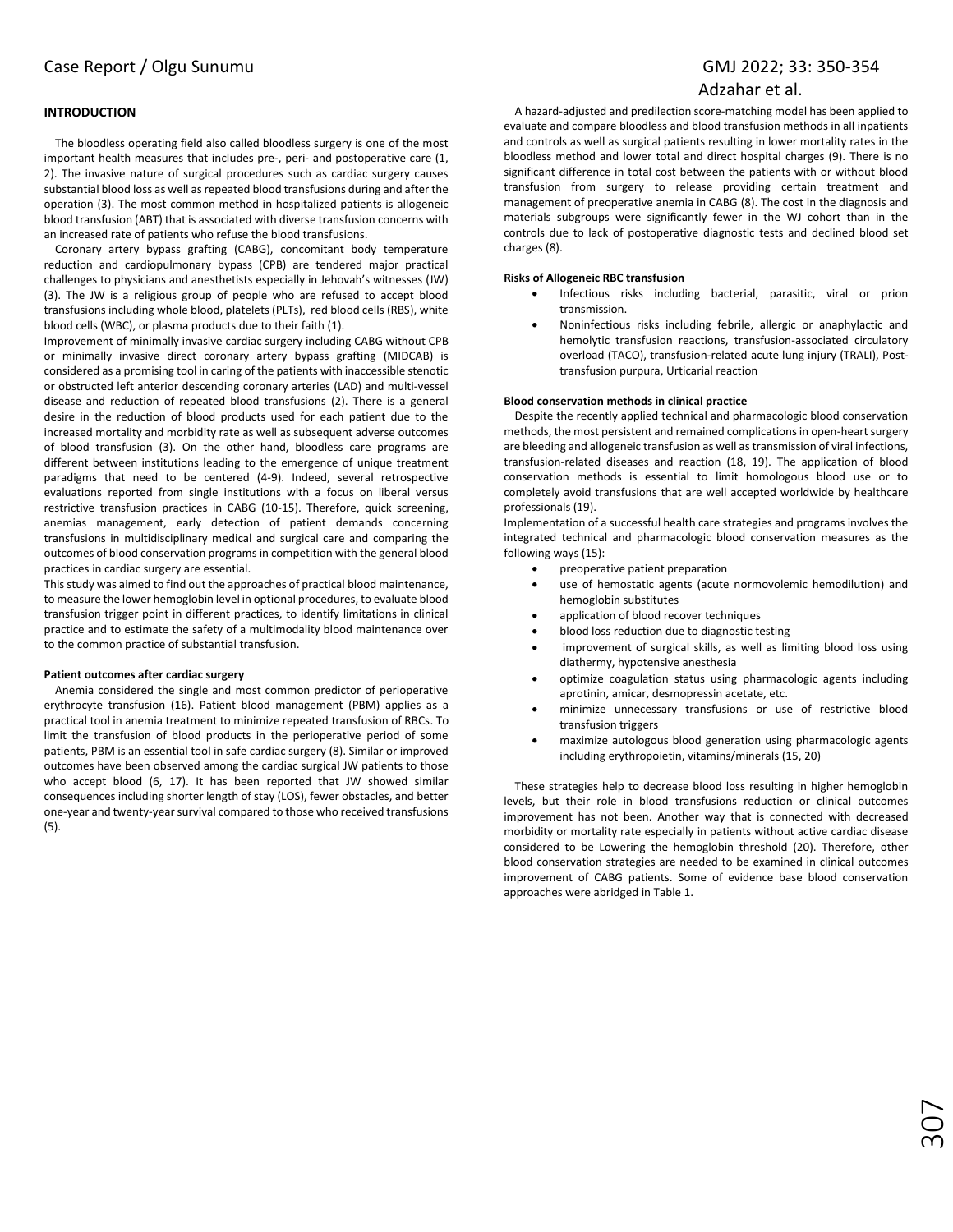**Table 1.** Summary of evidence base blood conservation approaches and their pros and cons

| <b>Strategy</b>                                                                                                                                                                                                                                                                                                                                            | <b>Function</b>                                                                                                           | <b>Pros and Cons</b>                                                                                                                                                                                                                                                                                                                                                                                         |
|------------------------------------------------------------------------------------------------------------------------------------------------------------------------------------------------------------------------------------------------------------------------------------------------------------------------------------------------------------|---------------------------------------------------------------------------------------------------------------------------|--------------------------------------------------------------------------------------------------------------------------------------------------------------------------------------------------------------------------------------------------------------------------------------------------------------------------------------------------------------------------------------------------------------|
| Acute blood loss reduction approaches                                                                                                                                                                                                                                                                                                                      |                                                                                                                           | Pros                                                                                                                                                                                                                                                                                                                                                                                                         |
| Antifibrinolytic agents<br>$\bullet$<br>Tranexamic acid or epsilon aminocaproic<br>Aprotinin<br>$\bullet$<br>Desmopressin<br>$\bullet$<br>Recombinant activated factor VII<br>Artificial oxygen transporters<br>$\bullet$<br>Postoperative cell retrieve<br>$\bullet$<br>Blood transfusion from sterile surgical drains<br>$\bullet$<br>in cardiac surgery | Improved hemostasis<br>Increased<br>oxygen<br>transport<br>Implementation<br>of<br>acute<br>normovolemic hemodilution     | Risk mitigation of perioperative and recurrent bleeding in<br>٠<br>cardiac surgery and patients with congenital coagulation<br>faults<br>Prevention of transfusions and risk of disease transmission<br>Cons<br>Thrombosis<br>$\bullet$<br>About artificial oxygen carrier, interference with laboratory<br>$\bullet$<br>and Vasoreactivity<br>after<br>application of<br>measures<br>hemoglobin substitutes |
| Subacute anemia prevention approaches<br>Blood loss reduction after diagnostic testing<br>٠<br>Application of closed blood sampling<br>methods and small-volume sampling tubes<br>Use of Erythropoietin<br>$\bullet$<br>Limiting RBC transfusion<br>$\bullet$                                                                                              | latrogenic blood loss reduction<br>RBC generation in bone marrow<br>after Erythropoietin<br>Elevated hemoglobin threshold | <b>Pros</b><br>Elevated hemoglobin level<br>$\bullet$<br>Short change time in test results<br>$\bullet$<br>Patients' time saving<br>$\bullet$<br>Cons<br>Increase in Retrograde arterial embolization after closed<br>$\bullet$                                                                                                                                                                              |
|                                                                                                                                                                                                                                                                                                                                                            |                                                                                                                           | blood methods<br>Insufficient volume of blood in small-volume sampling<br>٠<br>Thrombosis after Erythropoietin application<br>٠<br>Possible death in active cardiac disease cases obtaining<br>$\bullet$<br>restrictive RBC transfusion                                                                                                                                                                      |

#### **Safety and effectiveness of blood-saving on outcomes in CABG**

An increase in postoperative morbidity and mortality rate and decreased longterm survival has been considered as perioperative blood transfusion complications in patients undergoing CABG (10, 21-23). It has been indicated that risk for postoperative complications increases by transfusion of small volumes of blood (11-13, 24). A dose-dependent association between transfusion and developed morbidity rate after CABG has been observed by several studies (25). It has also been shown that transfusion was individualistically associated with an increase in risk factors of morbidity such as organ dysfunction as well as mortality (25-28). The tolerated rate of perioperative hemoglobin level without a blood transfusion has been reported to be as low as 6 g/dl but there is controversy among different studies (29). The transfusion rates have been decreased using a simple practice with a transfusion endpoint of hemoglobin level less than 8 g/dl in patients during the postoperation without any effect on consequence (14). In another retrospective report focusing on morbidity and mortality rate of CABG after application of a wide range blood conservation program, the blood transfusion rate has been diminished from 35% to 16% (24). A highly effective transfusion rate of 10.6% has been reported by using a multimodality approach of blood conservation in cardiac surgery (21). These disagreements considered as one of the most imperative restrictions of blood conservation in CABG cases (29). The safety of acute anemia acceptance in the blood conservation practice with no adverse effect on the outcome has been reported by several studies (30- 33). In a randomized trial of CABG cases from several centers in addition to a restrictive method to RBC transfusion by preserving hemoglobin at 7 to 9 g/dl or by preserving hemoglobin at 10 to 12 g/dl no alteration in mortality rate was not observed between the groups (34). It has been found that a restrictive transfusion approach has not worse effect on outcome in the cardiac surgery cases (21). A statistically substantial association was observed between blood preservation and better outcome concluding the advantage of a blood preservation practice over the common transfusion practice (21).

#### **Effect of Mini-cardiopulmonary bypass (CBP) on blood conservation approach in CABG**

The adverse effects associated with CPB could be reduced using minimized extracorporeal circulation or a fastened circuit system with nominal priming volume (35). Challenges regarding CPB adverse effects in cardiac operations caused to manage the standard equipment (non-heparin-based well-matched treatments, new group centrifugal impels), characteristics of the materials comprising the CPB circuit, priming volume, oxygenator, and the anticoagulation (36). Excessive hemodilution considered as a consequence of CBP and impairment of homeostasis leading cause of a decrease in coagulation and

fibrinolytic proteins (35, 37). The mini-cardiopulmonary bypass (MCPB) technique and MCPB equipment have been applied to reduce the negative effects of blood transfusion including hemodilution, the air–blood interface after cardiac surgery and conventional cardiopulmonary bypass (CCPB) system (38). The MCPB and other challenges for improvement of CPB quality have been established to create new competitive techniques even with off-pump cardiac surgery (39).

#### **DISCUSSION**

The autologous blood transfusion has been systematically reviewed by AuBuchon in 1989 (40). Risks in CABG patients including transfusion reactions, blood product sensitization, and infectious disease transmission increase with homologous blood transfusions through and after cardiac procedures (41). The preoperative autologous blood donation has been introduced as a practical method for the decrease in homologous blood transfusions in cardiac surgery (42). In a study conducted by Yoda et al, the volume of predonated autologous blood has been determined to eliminate homologous blood transfusion in scheduled off-pump CABG (42). In another study performed by Guarino by et al bloodless surgery was introduced as a feasible method in geriatric patients under the supervision and management of specialized multidisciplinary teams (1). Another study, blood management improved surgical outcomes in JW patients undergoing OPCAB for the first time (3). In Sorm et al study, a less invasive coronary artery bypass surgery using external tourniquet occlusion or intraluminal-left anterior descending shunt has been applied as a bloodless technique in CABG (2). Qvrum et al applied a simple and low-cost blood preservation program for consecutive patients undertaking elective coronary artery bypass surgery without homologous blood transfusion (13). They performed pre-bypass removal of autologous heparinized blood intraoperatively, then the volume lasting in the oxygenator reinfused to the patients after the extracorporeal circulation (13). Autotransfusion of mediastinal blood has been caused to evade the infusion of homologous RBCs (13). In a comparative study, different factors including transfusion of packed cells (PC) and fresh frozen plasma (FFP), hospital length, charges, and postoperative problems were compared between two bloodless and classic groups of CABG patients (43). Application of bloodless method significantly reduced the adverse effect of blood transfusion such as post-transfusion infection, allergic and immunological reactions (43). In a CABG based blood management strategy, the number of patients transfused with RBC, postoperative hemorrhage, respiratory support duration, and ICU stay was significantly reduced in the blood conservation group (44).

308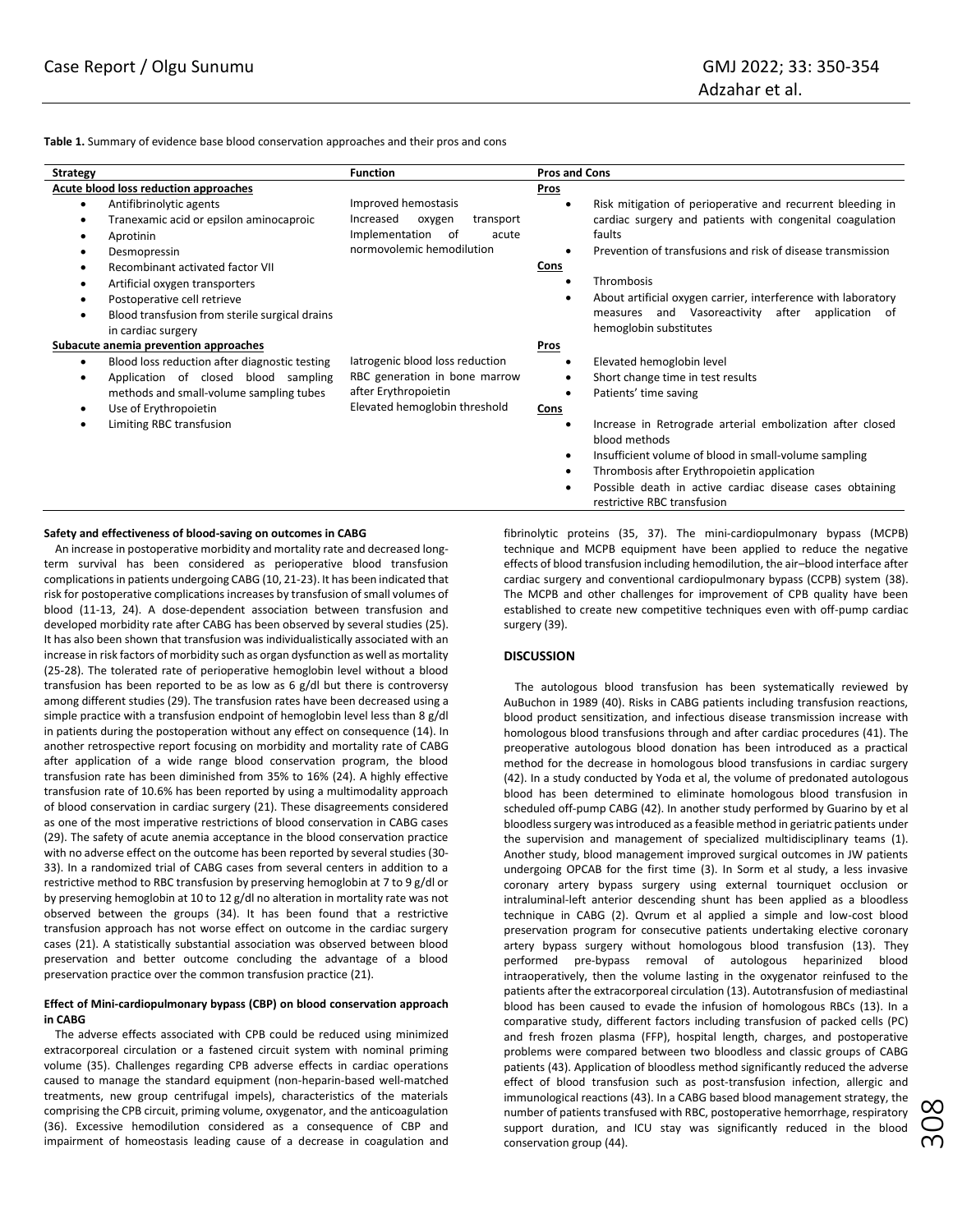# Case Report / Olgu Sunumu GMJ 2022; 33: 350-354

# Adzahar et al.

Reducing the size of the blood transfusion device leads to a reduction in the amount of blood-biomaterial and reduction in the initial volume required for less hemodilution (45). Not only the institutional differences are influential in the frequency and number of transfusion practice, but individual differences also play an important role in this regard (46). Due to the various institutional and patient factors, it is inconceivable to define a distinct transfusion program (46).

On the other hand, several variables associated with the preoperative and intraoperative period including body surface area, preoperative hematocrit, red blood cell mass, total crystalloid volume, conventional circuit, and 24 h postoperative bleeding have been introduced as the most significant transfusion risk factors (44). The main target of several structured blood management programs was to apply bloodless methods, to reduce transfusion without patient safety involvement and to apply novel techniques resulting in less hemodilution (44-46). Therefore, blood loss reduction by applying appropriate blood conservation procedures help CABG surgery to be performed with less adverse outcomes and lower costs from surgery to release.

In a study performed by Budak et al for the blood conservation, the rate of patients transfused with RBC reduced by 26.8% compared to 56% in the control (44). Moreover, blood transfusion rate, postoperative depletion, ICU stay and respiratory were significantly less in the blood conservation cases (44). There are some strategies to reduce homologous blood transfusions in cardiac patients including hemodilution or hemostatic drugs, blood pre-donation methods, erythropoietin for RBC generation and artificial blood substitutes, the collection of autologous platelet-rich plasma before and during the operation, the remaining extracorporeal pump volume returning, and intraoperative or mediastinal auto-transfusion after operation (20, 47-50). Plenty of reports exist regarding the undesired outcomes of homologous blood transfusion such as allergic and febrile reaction, an acquired immunodeficiency syndrome (AIDS), the transmission of hepatitis, and bacterial sepsis in cardiac patients (51-55).

Pre-donation has been introduced as one of the safest methods for elective surgical procedures including cardiac surgery resulting in a reduction of homologous blood use (56-58). The results of 18 days' donation resulted in an average of 1.97 units of blood with 22  $g/L$  (2.2  $g/dL$ ) mean decrease in hemoglobin level (56-58). The average of homologous transfusion units has been decreased to 1.1 units in the pre-donation group compared with 2.05 in the control group. Findings of other pre-donation programs in patients undergoing elective cardiac procedures showed a 75% reduction of homologous blood products in the pre-donation group compared with 21% in the control group (58). Other practical aspects that have been mentioned to reduce the rate of exposure to blood transfusion include crystalloid priming of the extracorporeal circulation, postoperative or intraoperative auto-transfusion and residual pump volume reinfusion (48-50). After the first clarification of pre-donation and storage of autologous blood by Grant in 1921 for an elective surgical procedure (59), the safety and efficacy of autologous blood pre-donation in the cardiac procedure have been demonstrated in several studies (56, 60-65). Yoda et al showed that the 800 ml predonated volume was sufficient to avoid homologous blood transfusions in 100% of the patients compared to 400 ml predonated volume in 63% of cases (42).

In the case of diagnostic testing, reduction of blood loss as a logical intervention could be helped in the reduction of anemia in patients with serious illness. Another constricting transfusion practice is a lower hemoglobin threshold which has been introduced by large clinical trials for transfusion reduction (34, 66-70). Blood salvage and reinfusion have been considered as the way of blood conservation if blood loss was considerable but it is associated with risk of septic contamination as well as the machine inaccessibility in some included centers (71). Different variables involved in blood transfusion need after cardiac operations. Elective coronary, valve, and even thoracic aneurysm could be easily performed using modern blood conservation methods without applying blood transfusion or aprotinin therapy. Topical aprotinin efficacy has been examined by Regan et al in the pericardial cavity and on the mediastinal tissues (72). They showed that aprotinin therapy leads to reduce in bleeding in treated patients compared to the control group (72). A chance for intra-pericardial infusion has been provided by topical aprotinin resulted in established postoperative bleed rather than prophylaxis (72). Qvrum et al designed a blood preservation practice for 121 sequential patients with elective coronary artery bypass surgery in order to reduce the hazards related to the transfusion of homologous blood and blood products, cost, prevention of homologous transfusions, and increase safety (73).

They reduced homologous red cell infusion by application of simple and lowpriced programs for blood conservation including pre-bypass autologous blood elimination, reinfusion of the volume residual in the oxygenator and autotransfusion (73). In order to decrease the occurrence of hepatitis and other impediments, Beall et al tried to limit transfusion and application of blood in cases of blood obligatory (74). They applied open-heart operation using nonrefundable plastic oxygenators with an exact focus on a group of 157 patients without the need for blood (74). They concluded that the application of approaches like this could be reduced possible transfusion reactions and blood therapy complications such as homologous serum hepatitis (74).

The efficacy of topical use of aprotinin has been introduced by other studies in terms of postoperative blood loss reduction in patients undergoing cardiac operations (75). Another report regarding topical aprotinin suggested that antifibrinolytic action in order to aprotinin leads to stabilizes fibrin sealing of the surgical wound and after the closure of the thoracic cavity (76, 77). Belcher et al found that blood use in surgery such as coronary artery disease could be reduced and it is proper to avoid bank blood transfusion with its attendant hazards and expense in coronary artery operations. It could be concluded that this form of resource-saving cause blood availability for high-risk surgeries (78). Previously studied ways such as tourniquet and diathermy application have demonstrated as a useful method among sickle cell patients (79). Given that allogeneic transfusion is related to adverse outcomes, the Serious Hazards of Transfusion (SHOT) system has been established to collect statistics regarding the serious outcomes following allogeneic blood transfusion (80, 81). In order to replace or decrease perioperative allogeneic blood components along with decrease costs and blood shortages, evaluation of efficacy and cost-effectiveness of alternative interventions are essential. Several alternatives have been introduced to reduce blood loss and need for allogeneic blood including cell salvage (auto-transfusion) as intraoperatively and/or postoperatively, a preoperative autologous donation (PAD), acute normovolaemic haemodilution (ANH) (82). Other alternatives proposed by several studies to reduce operating losing blood include antifibrinolytic drugs [aprotinin, tranexamic acid (TXA) as a serine protease inhibitor, ε-aminocaproic acid (EACA)], and fibrin sealants (FSs) (83, 84). Reviewed findings from various studies have been a focus on patient consequences, supply use and charges of homologous blood-lowering alternatives (85).

Several conclusions have been drawn from the available evidence in this regard. However, it should be noted that these conclusions limited to several findings discussed in reviewed studies about the reliability and feasibility of the applied approaches, which may affect the superiority and strength of the findings. Besides, conclusions on the cost-effective bloodless approaches are mainly based on unintended evaluations and comparisons of findings on a specific population undertaking elective surgery with moderate to major blood loss in different studies. All of the reviewed aspects regarding different bloodless methods may not be generalizable to the world population and may also limit to a specific geographic area.

Results from various studies for bloodless methods have mainly focused on the following implications; in most cases, cell salvage method has been suggested as a practical and cost-effective alternative to the allogeneic blood transfusions at least for patients without clinical reason to avoid allogeneic blood transfusion compared to PAD in the short time. According to the conclusions derived from a systematic review on the UK, PAD and ANH has been considered to be more affordable than cell salvage in patients with the predicted life expectancy of more than 5 years and stroke has been considered as an adverse outcome in either surgery or transfusion for the longer-term investigations with any significant differences between allogeneic and autologous transfusion techniques (85). They mainly focused on the nine transfusion strategies to diminish perioperative allogeneic blood transfusion including cell salvage, PAD, EPO [recombinant human erythropoietin (rHuEPO)], PAD plus EPO, ANH, cell salvage plus ANH, AFs or antifibrinolytic (aprotinin, TXA, EACA), FSs (fibrin sealants) and restrictive transfusion thresholds or protocols (85). Cell salvage plus AFs, FSs or EPO has also been recommended to be more cost-saving than allogeneic blood transfusion (85). The efficacy and cost-effectiveness of the washed intraoperative cell salvage were highly recommended than postoperative cell salvage in cardiac surgeries than unwashed postoperative cell salvage applied in orthopedic procedures (85). Based on the statistical evaluations, the application of cell salvage would be halved the amount of allogeneic blood used in each operation annually.

309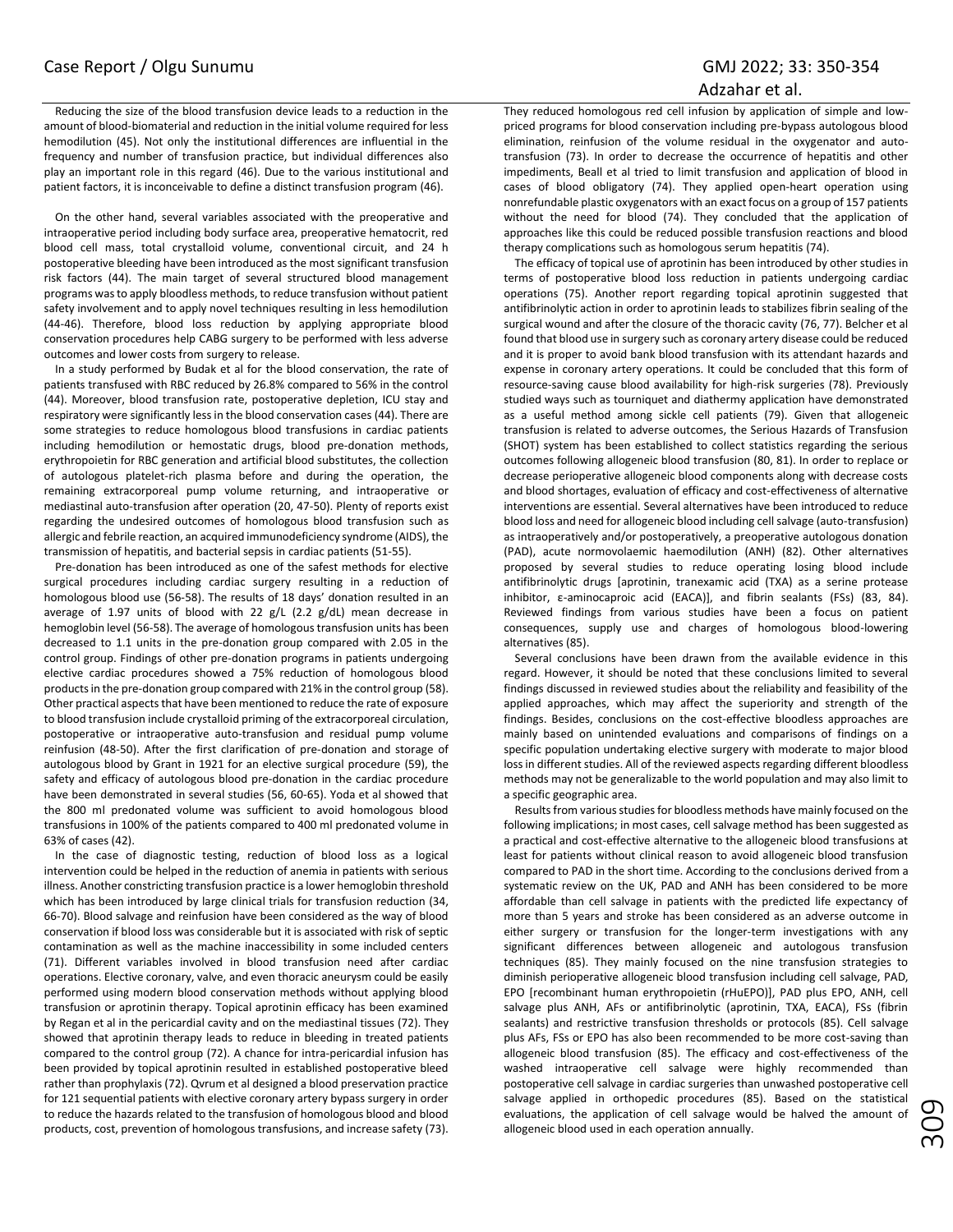# Case Report / Olgu Sunumu GMJ 2022; 33: 350-354

#### Adzahar et al.

In conclusion, choosing the most effective, simplest and likely least costly blood conservation strategies would be helped cardiac patients to be well-cured. Further efforts and investigations including high-quality RCTs are required to report short- and long-term patient outcomes, to manage and define transfusion trigger point in clinical practice, to evaluate the prospective roles of other blood conservation approaches according to surgical procedure, timing and techniques of different bloodless strategies and finally to realize the restrictions and the ways to progress in clinical practice.

#### **Conflict of interest**

No conflict of interest was declared by the authors.

#### **REFERENCES**

**1.**Guarino S, Di Matteo FM, Sorrenti S, Greco R, Nardi M, Favoriti P, et al. Bloodless surgery in geriatric surgery. International Journal of Surgery. 2014;12:S82-S5.

**2.**Sorm Z, Vojacek J, Cermakova E, Pudil R, Stock UA, Harrer J. Elective minimally invasive coronary artery bypass: Shunt or tournique occlusion? Assessment of a protective role of perioperative left anterior descending shunting on myocardial damage. A prospective randomized study. Journal of cardiothoracic surgery. 2012;7(1):69.

**3.**Mujanovic E, Bergsland J, Jahic M, Djedovic S, Behrem A, Stanimirovic-Mujanovic S, et al. Bloodless Off Pump Coronary Artery Bypass Grafting, Treatment of Choice for Jehova's Witness Patients. Medical Archives. 2012;66(2):140.

**4.**Bhaskar B, Jack R, Mullany D, Fraser J. Comparison of outcome in Jehovah's Witness patients in cardiac surgery: an Australian experience. Heart, Lung and Circulation. 2010;19(11):655-9.

**5.**Pattakos G, Koch CG, Brizzio ME, Batizy LH, Sabik JF, Blackstone EH, et al. Outcome of patients who refuse transfusion after cardiac surgery: a natural experiment with severe blood conservation. Archives of internal medicine. 2012;172(15):1154-60.

**6.**Stamou SC, White T, Barnett S, Boyce SW, Corso PJ, Lefrak EA. Comparisons of cardiac surgery outcomes in Jehovah's versus Non-Jehovah's Witnesses. The American journal of cardiology. 2006;98(9):1223-5.

**7.**Jassar AS, Ford PA, Haber HL, Isidro A, Swain JD, Bavaria JE, et al. Cardiac surgery in Jehovah's Witness patients: ten-year experience. The Annals of thoracic surgery. 2012;93(1):19-25.

**8.**Guinn NR, Roberson RS, White W, Cowper PA, Broomer B, Milano C, et al. Costs and outcomes after cardiac surgery in patients refusing transfusion compared with those who do not: a case‐matched study. Transfusion. 2015;55(12):2791-8.

**9.**Frank SM, Wick EC, Dezern AE, Ness PM, Wasey JO, Pippa AC, et al. Risk‐adjusted clinical outcomes in patients enrolled in a bloodless program. Transfusion. 2014;54(10pt2):2668-77. **10.**Scott BH, Seifert FC, Grimson R. Blood transfusion is associated with increased resource utilisation, morbidity and mortality in cardiac surgery. Annals of cardiac anaesthesia. 2008;11(1):15.

**11.**Brevig J, McDonald J, Zelinka ES, Gallagher T, Jin R, Grunkemeier GL. Blood transfusion reduction in cardiac surgery: multidisciplinary approach at a community hospital. The Annals of thoracic surgery. 2009;87(2):532-9.

**12.**Moskowitz DM, Klein JJ, Shander A, Cousineau KM, Goldweit RS, Bodian C, et al. Predictors of transfusion requirements for cardiac surgical procedures at a blood conservation center. The Annals of thoracic surgery. 2004;77(2):626-34.

**13.**Øvrum E, Holen EÅ, Abdelnoor M, Øystese R. Conventional blood conservation techniques in 500 consecutive coronary artery bypass operations. The Annals of thoracic surgery. 1991;52(3):500-5.

**14.**Bracey A, Radovancevic R, Riggs S, Houston S, Cozart H, Vaughn W, et al. Lowering the hemoglobin threshold for transfusion in coronary artery bypass procedures: effect on patient outcome. Transfusion. 1999;39(10):1070-7.

**15.**Helm RE, Rosengart TK, Gomez M, Klemperer JD, CPP WJD, Velasco F, et al. Comprehensive multimodality blood conservation: 100 consecutive CABG operations without transfusion. The Annals of thoracic surgery. 1998;65(1):125-36.

**16.**Jakobsen C-J, Ryhammer PK, Tang M, Andreasen JJ, Mortensen PE. Transfusion of blood during cardiac surgery is associated with higher long-term mortality in low-risk patients. European Journal of Cardio-Thoracic Surgery. 2012;42(1):114-20.

**17.**Reyes G, Nuche JM, Sarraj A, Cobiella J, Orts M, Martín G, et al. Bloodless cardiac surgery in Jehovah's witnesses: outcomes compared with a control group. Revista Española de Cardiología (English Edition). 2007;60(7):727-31.

**18.**Amucheazi A, Ajuzeiogu V, Ezike H, Odiakosa M, Nwoke O, Onyia E. A survey of blood conservation methods in clinical practice in some urban south-eastern government hospitals in Nigeria. Asian journal of transfusion science. 2011;5(1):35.

**19.**Chavez A, editor Blood conservation. Seminars in thoracic and cardiovascular surgery; 1990.

**20.**Tinmouth AT, McIntyre LA, Fowler RA. Blood conservation strategies to reduce the need for red blood cell transfusion in critically ill patients. Cmaj. 2008;178(1):49-57.

**21.**Moskowitz DM, McCullough JN, Shander A, Klein JJ, Bodian CA, Goldweit RS, et al. The impact of blood conservation on outcomes in cardiac surgery: is it safe and effective? The Annals of thoracic surgery. 2010;90(2):451-8.

**22.**Engoren MC, Habib RH, Zacharias A, Schwann TA, Riordan CJ, Durham SJ. Effect of blood transfusion on long-term survival after cardiac operation. The Annals of thoracic surgery. 2002;74(4):1180-6.

**23.**Leal-Noval SR, Rincón-Ferrari MD, García-Curiel A, Herruzo-Avilés A, Camacho-Larana P, Garnacho-Montero J, et al. Transfusion of blood components and postoperative infection in patients undergoing cardiac surgery. Chest. 2001;119(5):1461-8.

**24.**DeAnda Jr A, Baker KM, Roseff SD, Green JA, Mccarthy H, Aron T, et al. Developing a blood conservation program in cardiac surgery. American Journal of Medical Quality. 2006;21(4):230-7.

**25.**Whitson BA, Huddleston SJ, Savik K, Shumway SJ. Bloodless cardiac surgery is associated with decreased morbidity and mortality. Journal of cardiac surgery. 2007;22(5):373-8.

**26.**Koch CG, Li L, Duncan AI, Mihaljevic T, Loop FD, Starr NJ, et al. Transfusion in coronary artery bypass grafting is associated with reduced long-term survival. The Annals of thoracic surgery. 2006;81(5):1650-7.

**27.**Surgenor SD, DeFoe GR, Fillinger MP, Likosky DS, Groom RC, Clark C, et al. Intraoperative red blood cell transfusion during coronary artery bypass graft surgery increases the risk of postoperative low-output heart failure. Circulation. 2006;114(1\_supplement):I-43-I-8.

**28.**Huddleston SJ, Whitson BA, Shumway SJ. Bloodless cardiac surgery is associated with decreased morbidity and mortality. Am Heart Assoc; 2006.

**29.**Ferraris VA, Ferraris SP, Saha SP, Hessel II EA, Haan CK, Royston BD, et al. Perioperative blood transfusion and blood conservation in cardiac surgery: the Society of Thoracic Surgeons and The Society of Cardiovascular Anesthesiologists clinical practice guideline. The Annals of thoracic surgery. 2007;83(5):S27-S86.

**30.**Karkouti K, Djaiani G, Borger MA, Beattie WS, Fedorko L, Wijeysundera D, et al. Low hematocrit during cardiopulmonary bypass is associated with increased risk of perioperative stroke in cardiac surgery. The Annals of thoracic surgery. 2005;80(4):1381-7.

**31.**Ranucci M, Biagioli B, Scolletta S, Grillone G, Cazzaniga A, Cattabriga I, et al. Lowest hematocrit on cardiopulmonary bypass impairs the outcome in coronary surgery: An Italian Multicenter Study from the National Cardioanesthesia Database. Texas Heart Institute Journal. 2006;33(3):300.

**32.**Zindrou D, Taylor KM, Bagger JP. Preoperative haemoglobin concentration and mortality rate after coronary artery bypass surgery. The Lancet. 2002;359(9319):1747-8.

**33.**Wu W-C, Schifftner TL, Henderson WG, Eaton CB, Poses RM, Uttley G, et al. Preoperative hematocrit levels and postoperative outcomes in older patients undergoing noncardiac surgery. Jama. 2007;297(22):2481-8.

**34.**Hébert PC, Wells G, Blajchman MA, Marshall J, Martin C, Pagliarello G, et al. A multicenter, randomized, controlled clinical trial of transfusion requirements in critical care. New England Journal of Medicine. 1999;340(6):409-17.

**35.**Aal MA, ElNahal N, Bakir BM, Fouda M. Mini-cardiopulmonary bypass impact on blood conservation strategy in coronary artery bypass grafting. Interactive cardiovascular and thoracic surgery. 2011;12(4):600-4.

**36.**Schöttler J, Lutter G, Böning A, Soltau D, Bein B, Caliebe D, et al. Is there really a clinical benefit of using minimized extracorporeal circulation for coronary artery bypass grafting? The Thoracic and cardiovascular surgeon. 2008;56(02):65-70.

**37.**Rimpiläinen R, Biancari F, Wistbacka J, Loponen P, Koivisto S, Rimpiläinen J, et al. Outcome after coronary artery bypass surgery with miniaturized versus conventional cardiopulmonary bypass. Perfusion. 2008;23(6):361-7.

**38.**Beghi C, Nicolini F, Agostinelli A, Borrello B, Budillon AM, Bacciottini F, et al. Mini– Cardiopulmonary Bypass System: Results of a Prospective Randomized Study. The Annals of thoracic surgery. 2006;81(4):1396-400.

**39.**Ranucci M, Isgrò G. Minimally invasive cardiopulmonary bypass: does it really change the outcome? Critical Care. 2007;11(2):R45.

**40.**AuBuchon JP. Autologous transfusion and directed donations: current controversies and future directions. Transfusion medicine reviews. 1989;3(4):290-306.

**41.**Kessler R. Blood conservation in cardiac surgery. The Annals of thoracic surgery. 1990;50(5):843-51.

**42.**Yoda M, Nonoyama M, Shimakura T. Autologous blood donation before elective offpump coronary artery bypass grafting. Surgery today. 2004;34(1):21-3.

**43.**Mirmohammad Sm, Massaeli Z, Jaberi M. a comparison of bloodless and classic methods of coronary artery bypass grafting in Chamran hospital, Isfahan. 2004.

**44.**Budak A, McCusker K, Gunaydin S, editors. A cardiopulmonary bypass based blood management strategy in adult cardiac surgery. The heart surgery forum; 2017.

**45.**Gunaydin S, Sari T, McCusker K, Schonrock U, Zorlutuna Y. Clinical evaluation of minimized extracorporeal circulation in high-risk coronary revascularization: impact on air handling, inflammation, hemodilution and myocardial function. Perfusion. 2009;24(3):153- 62.

**46.**Arnold DM, Fergusson DA, Chan AK, Cook RJ, Fraser GA, Lim W, et al. Avoiding transfusions in children undergoing cardiac surgery: a meta-analysis of randomized trials of aprotinin. Anesthesia & Analgesia. 2006;102(3):731-7.

**47.**Watanabe Y, Fuse K, Konishi T, Kobayasi T, Takazawa K, Konishi H, et al. Autologous blood transfusion with recombinant human erythropoietin in heart operations. The Annals of thoracic surgery. 1991;51(5):767-72.

**48.**Noon G, Jones J, Fehir K, Yawn D. Use of pre-operatively obtained platelets and plasma in patients undergoing cardiopulmonary bypass. Journal of clinical apheresis. 1990;5(2):91-6. **49.**Giordano GF, Rivers SL, Chung GK, Mammana RB, Marco JD, Raczkowski AR, et al. Autologous platelet-rich plasma in cardiac surgery: effect on intraoperative and postoperative transfusion requirements. The Annals of thoracic surgery. 1988;46(4):416-9. **50.**Zuhdi N, McCOLLOUGH B, Carey J, Greer A. Double-Helical Reservoir Heart-Lung Machine: Designed for Hypothermic Perfusion; Primed With 5% Glucose in Water; Inducing Hemodilution. Archives of Surgery. 1961;82(2):320-5.